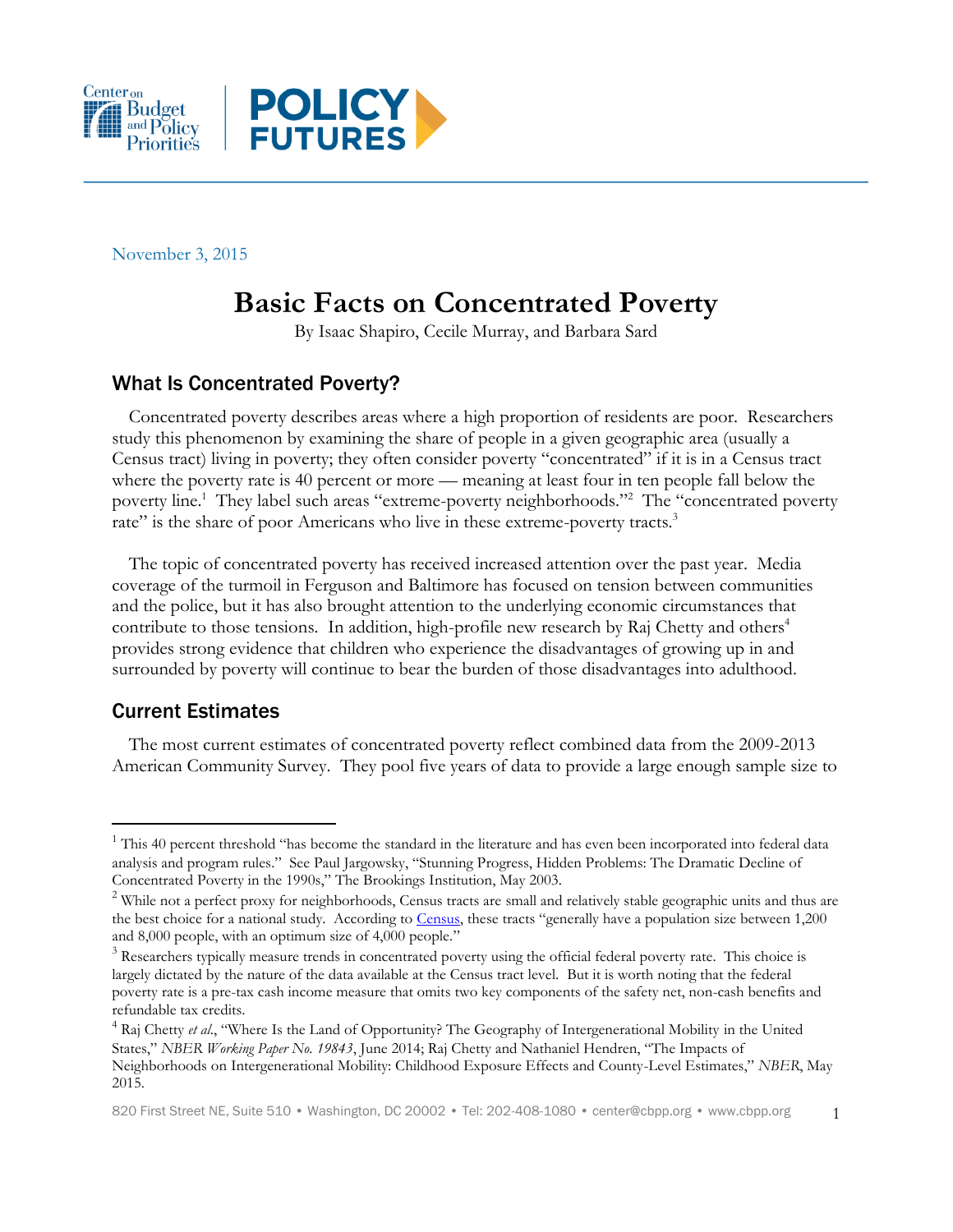yield useful information at the tract level. The information here is from a report by Paul Jargowsky for the Century Foundation.<sup>5</sup>

Those data for 2009-2013 show that 14.4 percent of poor Americans live in extreme-poverty neighborhoods and 6.1 percent of all Census tracts have a poverty rate of 40 percent or higher. Altogether, 13.8 million people (poor and non-poor) live in these extreme-poverty neighborhoods.

Troublingly, poor children under age 6 — the group whose long-term prospects could be affected the most by living in areas of concentrated poverty — are especially likely to live in extreme-poverty neighborhoods. The concentrated poverty rate for poor children under age 6 is 16.5 percent, compared to 13.8 percent for poor adults.

The picture is worse for minorities than for whites: the concentrated poverty rate is 25.2 percent among African Americans and 17.4 percent among Hispanics, compared to 7.5 percent for whites (see Figure 1). Because these figures reflect the *share* of poor individuals living in areas of concentrated poverty, this disparity cannot be attributed to the fact that African American and Hispanic households are more likely to be poor. That is, minorities are more likely to be poor, *and* poor minorities are also more likely to live in extreme-poverty neighborhoods.

 $\overline{a}$ 

#### **FIGURE 1**

### Poor Minorities More Likely to Live in Extreme-Poverty Neighborhoods

Percentage of poor population living in Census tracts with poverty rate of 40 percent or more



Source: Paul Jargowsky, "Architecture of Segregation," The Century Foundation, August 9, 2015, based on American Community Survey 2009-2013.

These patterns particularly affect young, minority children (see Figure 2). Among poor children under age 6, 28.0 percent of African Americans and 18.1 percent of Hispanics live in extremepoverty neighborhoods, compared with 24.2 percent of poor African American adults and 16.9 percent of poor Hispanic adults. In contrast, white poor children under age 6 are *less* likely than white poor adults to live in extreme-poverty neighborhoods, with concentrated poverty rates of 6.2 percent and 8.2 percent, respectively.

CENTER ON BUDGET AND POLICY PRIORITIES | CBPP.ORG

<sup>&</sup>lt;sup>5</sup> Paul Jargowsky, "Architecture of Segregation," The Century Foundation, August 9, 2015, [http://apps.tcf.org/architecture-of-segregation.](http://apps.tcf.org/architecture-of-segregation)